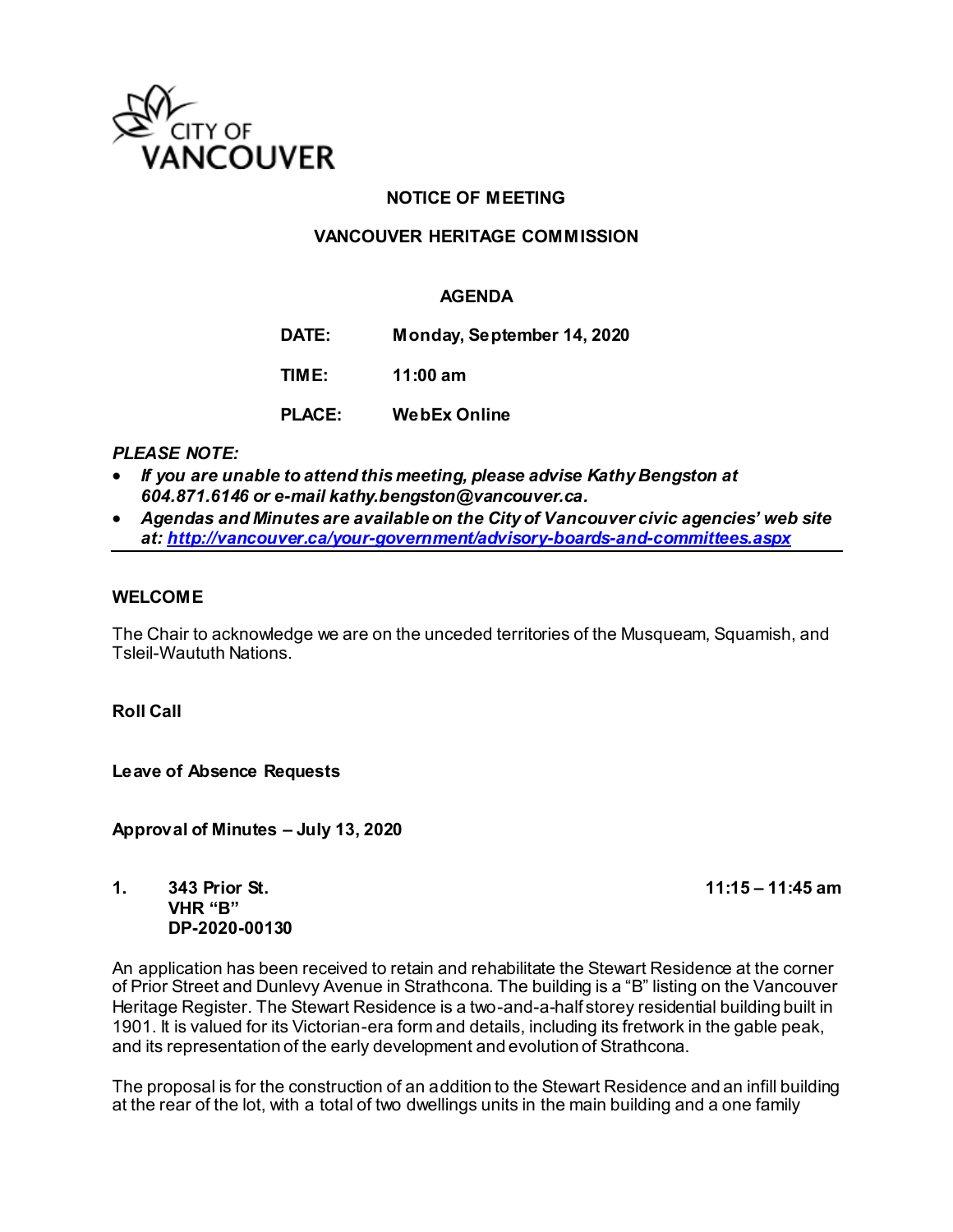dwelling with attached garage in the infill building. The Stewart Residence will be rehabilitated by removing the vinyl siding and preserving any extant wood siding underneath or replacing in kind, repairing details such as the fret work in the gable peak, and replacing non-sympathetic windows with wood windows of profiles based on archival evidence.

The heritage building will receive long-term protection through a Restoration Covenant that will both ensure the restoration strategy for the Stewart Residence and also require issuance of a Heritage Alteration Permit for any changes to the exterior. This Covenant will be registered on title in perpetuity. The development is within the permitted conditional FSR of the RT -3 zoning.

- **Issues:** Compatibility of addition and infill Conservation strategy
- **Staff:** Amber Knowles, Heritage Planer Oliver Szeleczky, Development Planner
- **Applicant:** Jack McDonald, Jack McDonald Residential Design[, plans@jmstudioarch.ca](file:///C:/Users/cgzj/AppData/Local/Microsoft/Windows/INetCache/Content.Outlook/6A247IL0/plans@jmstudioarch.ca) Jeff Allester, Allester Engineering[, jeff@allesterengineering.com](file:///C:/Users/cgzj/AppData/Local/Microsoft/Windows/INetCache/Content.Outlook/6A247IL0/jeff@allesterengineering.com) John Atkin, John Atkin History + Research[, johnatkin@shaw.ca](file:///C:/Users/cgzj/AppData/Local/Microsoft/Windows/INetCache/Content.Outlook/6A247IL0/johnatkin@shaw.ca)

**Attachments:**Conservation Plan and Statement of Significance, Development and Conservation Proposal

## **2. Statements of Significance and 11:45 – 11:55 am VHC – SOS Subcommittee Reports**

The report from the Statements of Significance and Vancouver Heritage Register Subcommittee meeting of July 20, 2020 will be presented.

**Staff:** Maxine Schleger, Heritage Planning Analyst

**Attachments:** Reports from the Statements of Significance and Vancouver Heritage Register Subcommittee Meeting of July 20, 2020.

# **3. Commemoration Policy Workshop 11:55 – 1:25 pm**

Built on the unceded territory of the Musqueam, Squamish and Tsleil-Waututh Nations, the City of Vancouver is called to account for its history, tangible and intangible cultural heritage, stories of exclusion and pain as well as of glory. Movements across the globe have focused attention on the monuments and memorials devoted to defenders of slavery and key figures of colonial history. The City's current policies and practices on monuments and memorials are inadequate to the current challenges we face. *Culture*|*Shift*, the City's newly adopted culture strategy, directs us to place arts and culture at the centre of city-building, to advance Musqueam, Squamish, and Tsleil-Waututh visibility and voice on the land, to prioritize intangible cultural heritage and promote cultural redress, all pointing to the necessity to engage in this work.